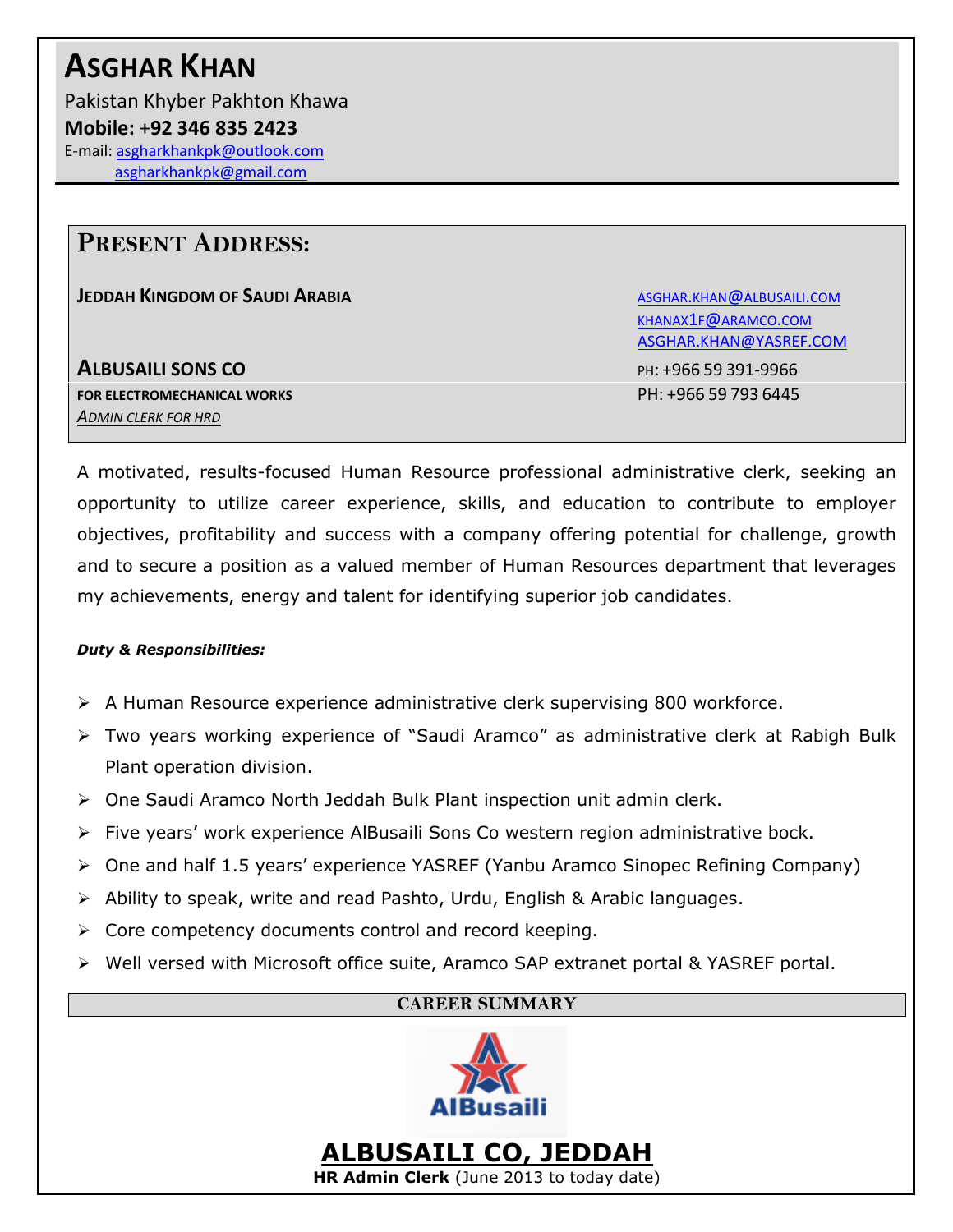#### *Company Brief:*

AlBusaili Co. has been active in the field of electromechanical works for the past six decades. The company served the hi-tech industry provided services to Aramco, YASREF, Marafiq, Other governmental department as well as major production facilities in the region. AlBusaili Co. has recognized the frequent changes in today's technology applications in various fields and industries and has matched hi-tech evolution by adapting the best techniques and management in its operations thus allowing its customers to compensate for negative influences in a more competitive market.

### *Duty & Responsibilities:*

- $\triangleright$  Interpreting various written materials such as transcripts, employment records, references, employment regulations, and education codes.
- $\triangleright$  Conducting employee's trainings enrolment with third party.
- Communicating with other departments, employees, applicants, administrators, and staff provide information and assistance regarding transfers, employment, and personnel record.
- Assisting in scheduling various meetings and employee programs and events in compliance with department needs.
- $\triangleright$  Ensuring the accurate information reflects in database, verifying, and providing inputs regarding data.
- $\triangleright$  Supporting new employee orientation programs, notifies employees on health, dental, medical, and compensation benefits
- Maintaining confidentially concerning personnel actions, legal actions, termination and nonrenewal documents, and organizational plans
- $\triangleright$  Processing Employees Saudi Aramco ID card through SAP System, Vehicle stickers, training scheduling from Industrial training department.
- ▶ Processing of PetroRabigh Refinery IDs, Stickers & Temporary access for employees



### **Yanbu Snopec Refinery Company Inspection Unit ID Coordinator**

### *Company Brief:*

The Yanbu Aramco Sinopec Refining Company (YASREF) Ltd., a joint venture between Saudi Aramco and China Petrochemical Corporation (Sinopec), is a world-class, full-conversion refinery. The company is in Yanbu Industrial City, and is the key project in Yanbu.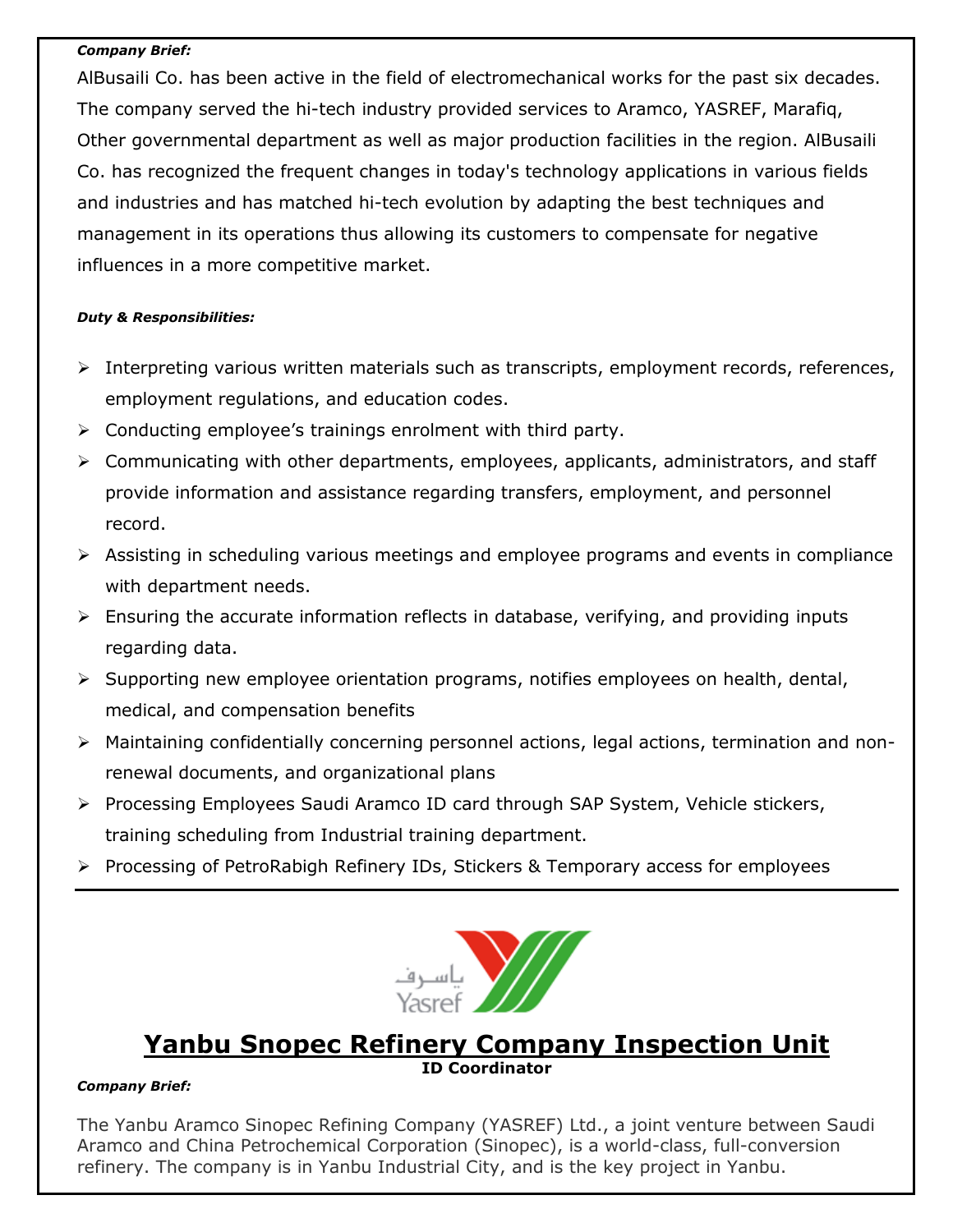### *Duty & Responsibilities:*

- ▶ Processing YASREF IDs.
- ▶ Processing YASREF Stickers.
- $\triangleright$  Planning for Work Permit Receivers and provide training.



## **Saudi Aramco North Jeddah Bulk Plant Inspection Unit**

**Administrative Clerk** (July 2012 to June 2013)

### *Company Brief:*

Saudi Arabian Oil Company, doing business as Saudi Aramco, operates as an oil exploration company. The Company focuses on hydrocarbons exploration, production, refining, distribution, shipping, and marketing crude oil. Saudi Aramco serves customers worldwide.

### *Responsibilities:*

- $\triangleright$  Reporting to unit head operation department.
- $\triangleright$  Making reports for daily check list.
- Maintaining JSA (Job Safety Analysis) report.
- $\triangleright$  Timekeeping for operation Aramco Employees.
- $\triangleright$  Email dealing & Phone answering.
- $\triangleright$  Maintaining filling system.

### **Saudi Aramco Rabigh Bulk Plant Operation Unit**

**Administrative Clerk** (17-March-2010 to July 2012)

### *Responsibilities:*

- $\triangleright$  Reports, minutes of meeting, agendas.
- $\triangleright$  Front office receptionist, Emailing and dealing with enquirers.
- $\triangleright$  Distributing incoming and outgoing post and information to relevant parties.
- $\triangleright$  Preparation and distribution of minutes of meeting and agendas etc.
- $\triangleright$  Ensuring adequate staff levels to cover for absences and peaks in workload.
- Maintaining filing systems & timekeeping through SAP System.